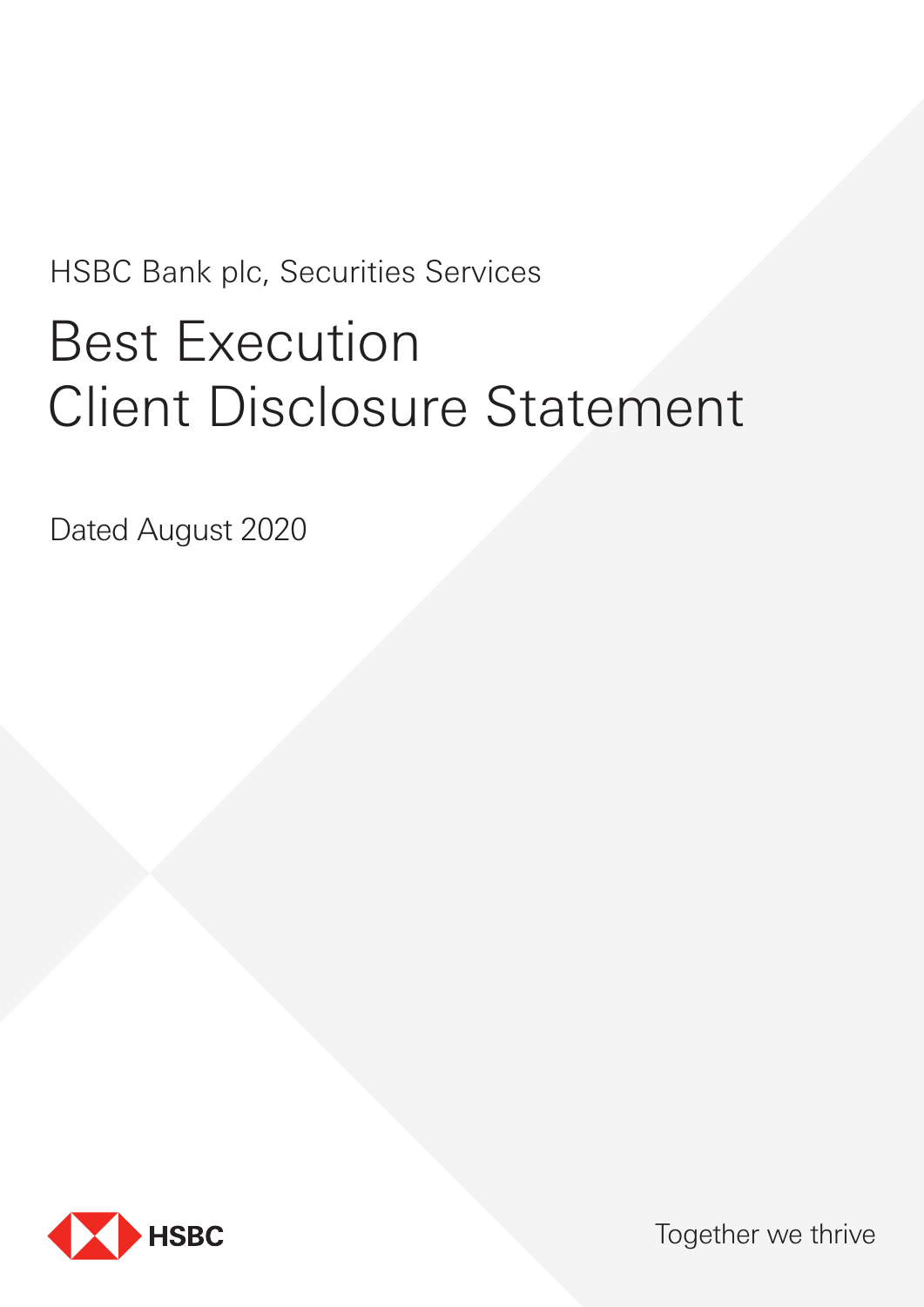# **Contents**

| <b>Introduction</b>                 |   |
|-------------------------------------|---|
| <b>Scope of Best Execution</b>      | 3 |
| <b>Best Execution</b>               | 3 |
| <b>Client instructions</b>          | 5 |
| <b>Conflicts and Best Execution</b> | 6 |
| <b>Monitoring</b>                   | 6 |
| <b>Consent</b>                      | 6 |
| <b>Amendments</b>                   | 6 |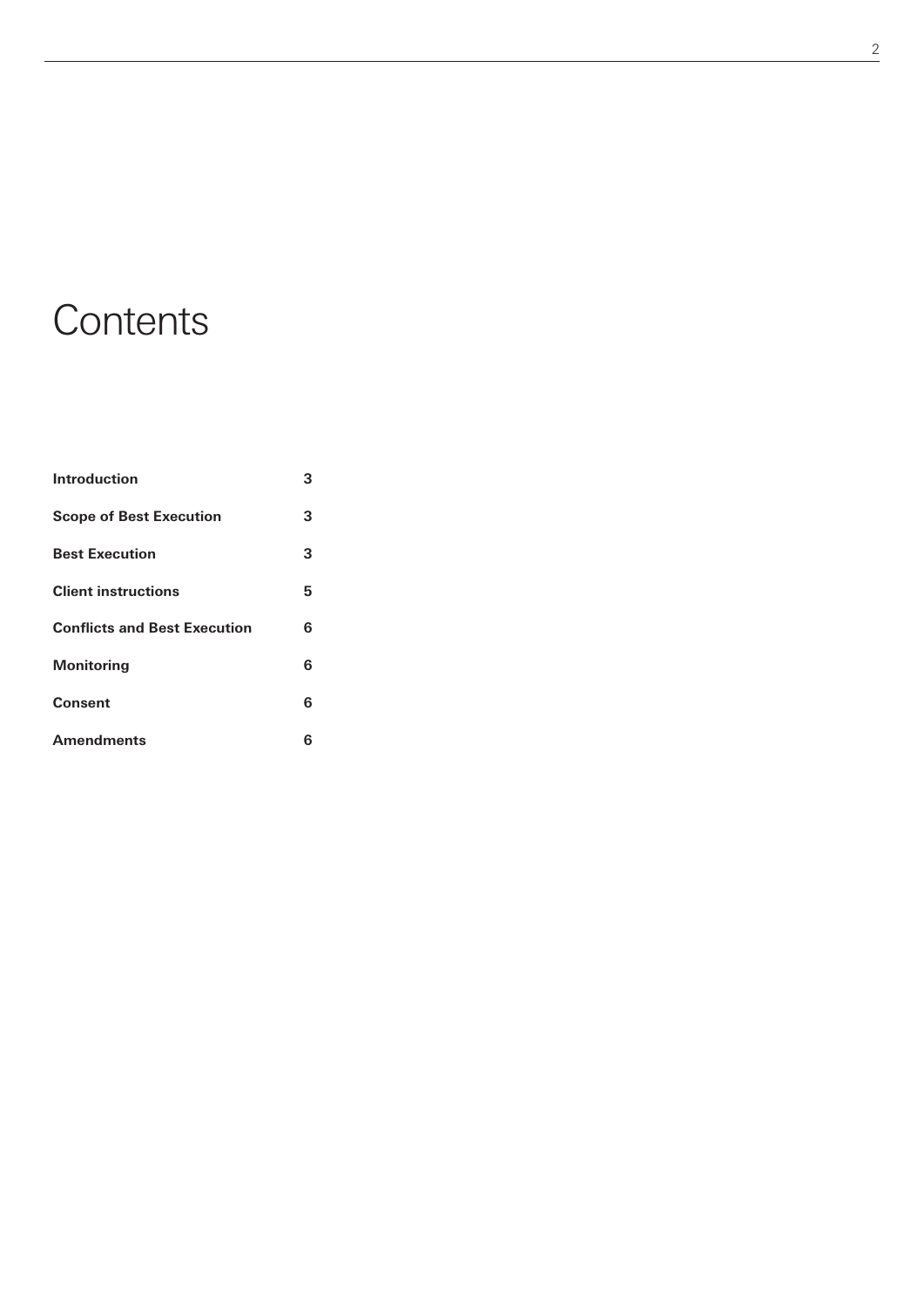# 1. Introduction

## 1.1. HSBC and Securities Services

HSBC Bank plc ("HSBC") is a member of the HSBC Group, the ultimate holding company of which is HSBC Holdings plc. Global Banking and Markets ("GBM") is a business line of the HSBC Group and provides financial solutions to government, corporate and institutional clients worldwide. "Securities Services" is HSBC's end-to-end securities services division and is part of GBM. Working closely with clients, Securities Services tailors solutions to clients' business goals using our fully customisable fund administration, global custody and direct custody and clearing, and corporate trust and loan agency services.

# 1.2. Purpose

HSBC is subject to the regulatory duty of best execution under the Markets in Financial Instruments Directive (as incorporated into applicable law, "MiFID") in respect of certain of its Securities Services activities. Where best execution is applicable, HSBC is required to take all sufficient steps to obtain the best possible result for its clients. HSBC has a policy and related arrangements (together, the "Best Execution Policy") on best execution in respect of its Securities Services activities. This Client Disclosure Statement (the "Statement") provides information on the Best Execution Policy. If you have any questions about this Statement or the Best Execution Policy, please contact your HSBC representative.

# 1.3. Scope

This Statement is addressed to those clients of HSBC who deal directly with Securities Services. References below to "HSBC" and "we", and to "clients" and "you", should be understood accordingly.

#### 1.4. Our commitment

Irrespective of the scope of best execution, we are committed to being efficient, transparent and client focused in our sales to and servicing of clients and are open to discussing with you your precise execution requirements to see how we can accommodate them.

# 2. Scope of best execution

Under MiFID, best execution is applicable to HSBC in some circumstances only. In summary, those circumstances are:

- ◆ HSBC is executing an order (see paragraph 2.1);
- $\blacklozenge$  the client, in respect of that order, is within the scope of best execution (see paragraph 2.2); and
- ◆ HSBC is acting on the client's behalf for the purposes of best execution (see paragraph 2.3).

# 2.1. Executing an order

An "order" is an instruction (to buy or sell one or more financial instruments) from the client to HSBC that is accepted by HSBC and "execution" is the performance by HSBC of that instruction, even where (in doing so) HSBC is dealing on our own account with the client. MiFID defines the term "financial instrument". For this definition, please see: [http://www.](https://www.hsbcnet.com/gbm/bestexecution) [hsbcnet.com/gbm/bestexecution](https://www.hsbcnet.com/gbm/bestexecution).

As part of our practice of providing clients with a consistently high quality service, the Best Execution Policy applies to spot FX transactions even if the transactions do not fall within the definition of financial instrument.

### 2.2. Clients

Clients who are classified by us as professional clients are within the scope of best execution. Eligible counterparties are not. Securities Services does not currently provide regulated dealing services to retail clients.

# 2.3. Acting on the client's behalf

HSBC takes account of prevailing regulatory guidance in determining whether we are acting on the client's behalf for the purposes of best execution. In summary, based on this guidance, our approach is that in the normal course of business HSBC is acting on the client's behalf for the purposes of best execution in respect of its Securities Services activities.

#### **3. Best execution**

#### 3.1. Overarching principle

When best execution is applicable, this "overarching principle" applies to HSBC's conduct: we take all sufficient steps to obtain the best possible result for our clients, taking into account the execution factors, on a consistent basis.

The application of the overarching principle involves the exercise of commercial judgement in the context of available market information. Other firms may exercise their judgement differently and reach a different conclusion as to how the overarching principle might be applied. The diversity of the markets in which we operate and of the transactions that clients carry out means that the steps that we take to apply the overarching principle may vary. In certain circumstances, our discretion in applying the overarching principle is necessarily limited. For example, there may only be a single venue for execution of the transaction concerned.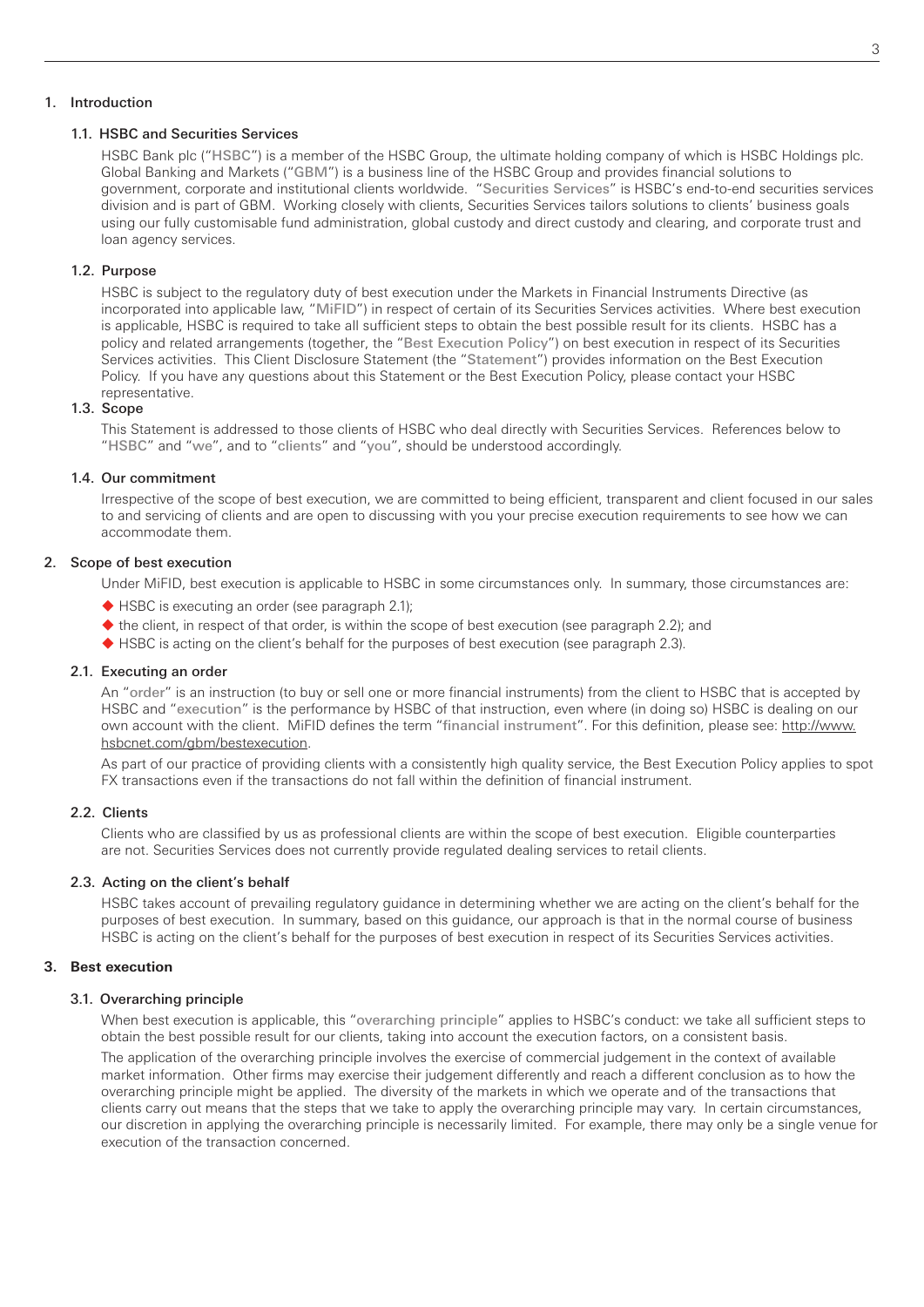# 3.2. Execution factors

In applying the overarching principle, HSBC takes into account these "execution factors":

- $\blacklozenge$  price;
- costs payable by the client as a result of the execution;
- ◆ speed of execution and settlement:
- $\blacklozenge$  likelihood of execution and settlement;
- size of the transaction; and
- nature of the transaction and any other consideration that is relevant to execution.

These execution factors are not listed in any particular order of priority. In assessing the relative importance of the execution factors, HSBC takes into account the market information that is available to us and the characteristics of:

- $\blacklozenge$  the client:
- the transaction:
- $\blacklozenge$  the financial instrument that is the subject of the transaction;
- $\blacklozenge$  the execution venues over which the transaction can be executed;

Together with such other criteria as we consider relevant to the application of the overarching principle. The outcome for the client may vary depending on our prioritisation of these execution factors in applying the overarching principle.

#### 3.3. Application

In the case of professional clients, in applying the overarching principle in the normal course of business, price merits a high relative importance. In considering price, we also consider the steps that we may reasonably take to minimise the market impact of execution. The application of the overarching principle is subject to prevailing market conditions and our understanding of the professional client's preferences. Therefore, there may be circumstances in which we conclude that other execution factors are as important, or more important, than price in applying the overarching principle.

The application of the overarching principle is neither a guarantee that the best price will be obtained nor a guarantee that the transaction will be executed in full.

# 3.4. Execution venues

A list of the execution venues on which we place significant reliance is available on www.hsbcnet.com/gbm/bestexecution. This list is not exhaustive. We may use other venues where it is appropriate to do so under the Best Execution Policy. This list is not static. We regularly assess the venues that are available and, following any such assessment, may update this list. Any updates will not be separately notified. In cases of market turbulence or systems failure, we may not be able to access the venues on this list. Our execution venues include:

- stock exchanges and other regulated markets;
- ◆ multilateral trading facilities ("MTFs");
- systematic internalisers:
- ◆ market makers (including, brokers, banks and investment firms);
- $\blacklozenge$  other liquidity providers, such as broker cross networks and electronic trading platforms, and
- $\blacklozenge$  internal sources of liquidity.

In selecting an execution venue for the execution of a transaction, we take into account in respect of the venue concerned:

- $\blacklozenge$  price;
- cost of execution:
- $\blacklozenge$  liquidity available for the financial instrument concerned:
- speed of execution:
- ◆ reliability of the venue;
- continuity of trading;
- ◆ creditworthiness of the venue;
- $\blacklozenge$  quality of any related clearing and settlement facilities; and
- $\blacklozenge$  such other factors as we consider relevant to the application of the overarching principle.

# 3.5. No unfair discrimination

As required by MiFID, HSBC takes steps to avoid discriminating unfairly between execution venues.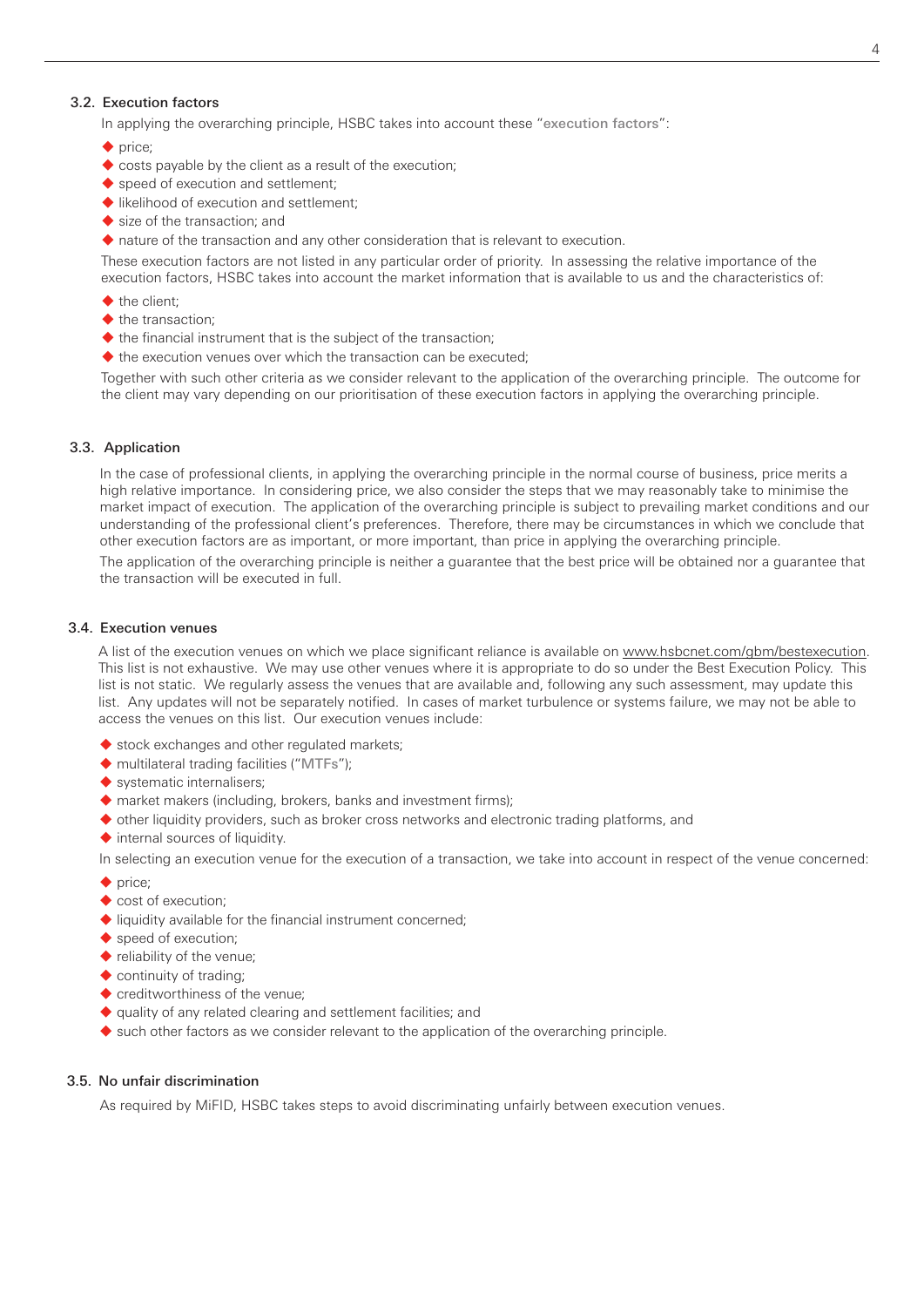# 3.6. OTC consent

HSBC may execute transactions in financial instruments that are admitted to trading on an execution venue that is a regulated market or MTF outside of that regulated market or MTF. We apply the overarching principle in making such a decision, subject to any specific instruction given by the client. If the client does not provide its prior express consent to this, we may not be able to apply the overarching principle and may decline to accept the order concerned.

## 3.7. Close-outs

In accordance with the terms of a contractual relationship between HSBC and the client, we may exercise a power to terminate such relationship upon the occurrence of an event of default in respect of which the client is the defaulting party or a similar event. In exercising this power (including, without limitation, by unwinding or otherwise terminating any client position or enforcing any security), we act for our own account to protect our interests and do not, for the purposes of best execution, act on the client's behalf. Therefore, best execution does not apply in this case. This is without prejudice to the terms of the contractual relationship concerned.

#### **4. Client instructions**

Best execution (if it is applicable) means that the overarching principle applies to the exercise by HSBC of our discretion, having taken into account specific instructions. We encourage clients to be as precise as practicable as to their execution requirements, in particular so that it is clear what discretion we retain in the execution of the transaction concerned.

#### 4.1. Specific instructions

 A "specific instruction" is an instruction from the client to HSBC that (i) is accepted by us; and (ii) is a specific direction as to how we should execute the order concerned (or a specific aspect of it). If we accept a specific instruction, we satisfy best execution to the extent that we execute the order, or the specific aspect of the order, following the instruction. In respect of those aspects of the order (if any) that are not covered by the specific instruction, we apply the overarching principle. Specific instructions may prevent HSBC from applying the overarching principle to the elements covered by those instructions.

# 4.2. Transactions

 We list below a number of transaction types within Securities Services that are subject to the Best Execution Policy. As discussed below, HSBC may act via "Markets", which is the financial markets sales and trading division of HSBC, in the execution some of these transactions.

#### 4.3. Collective investment schemes

A client may instruct us to subscribe for units in, or to redeem units in, collective investment schemes (including, for example, open ended investment companies and unit trusts) for the client. In the normal course of business, the scheme is the execution venue for this transaction and the subscription or redemption price is established by or on behalf of the scheme in accordance with the terms and conditions that are applicable to the scheme. In these circumstances, HSBC's discretion in applying the overarching principle is necessarily limited. Nonetheless, HSBC always endeavours to ensure that the transaction concerned is executed before the cut-off time concerned and otherwise in accordance with the terms applicable to the relationship between HSBC and the client. Best execution does not apply when acting in the capacity of transfer agent.

#### 4.4. Money-market funds

A client may instruct us to invest the client's excess cash balances in a money-market fund selected by the client. In these circumstances, the discussion in paragraph 4.3 is applicable.

#### 4.5. FX transactions

A client may instruct HSBC to execute a transaction in securities for the client, where the execution of that transaction requires the execution by us of a linked FX transaction for the client. In these circumstances, we take into account the terms of the FX transaction in applying the overarching principle to the transaction in securities.

 A client may instruct HSBC to execute a FX transaction for the client, including by way of standing instruction. For example, these instructions may be in respect of cash flows arising from securities held in custody or arising in the course of HSBC providing account bank, cash management and facility agent services. In the normal course of business, HSBC (acting via Markets) executes the FX transaction concerned. In these circumstances, HSBC (acting via Markets) is the execution venue in respect of the FX transaction. This means that HSBC enters into the transaction concerned with you as your counterparty, acting as principal and dealing on our own account. In the case of restricted markets, we transmit FX transactions to a local agent (who may be a sub-custodian) in the market concerned in accordance with the terms applicable to the relationship between HSBC and the client. Broadly, a market is "restricted" for operational, legal or regulatory reasons, including where the country concerned does not allow offshore trading in its currency and, in consequence, the use of a local agent is required.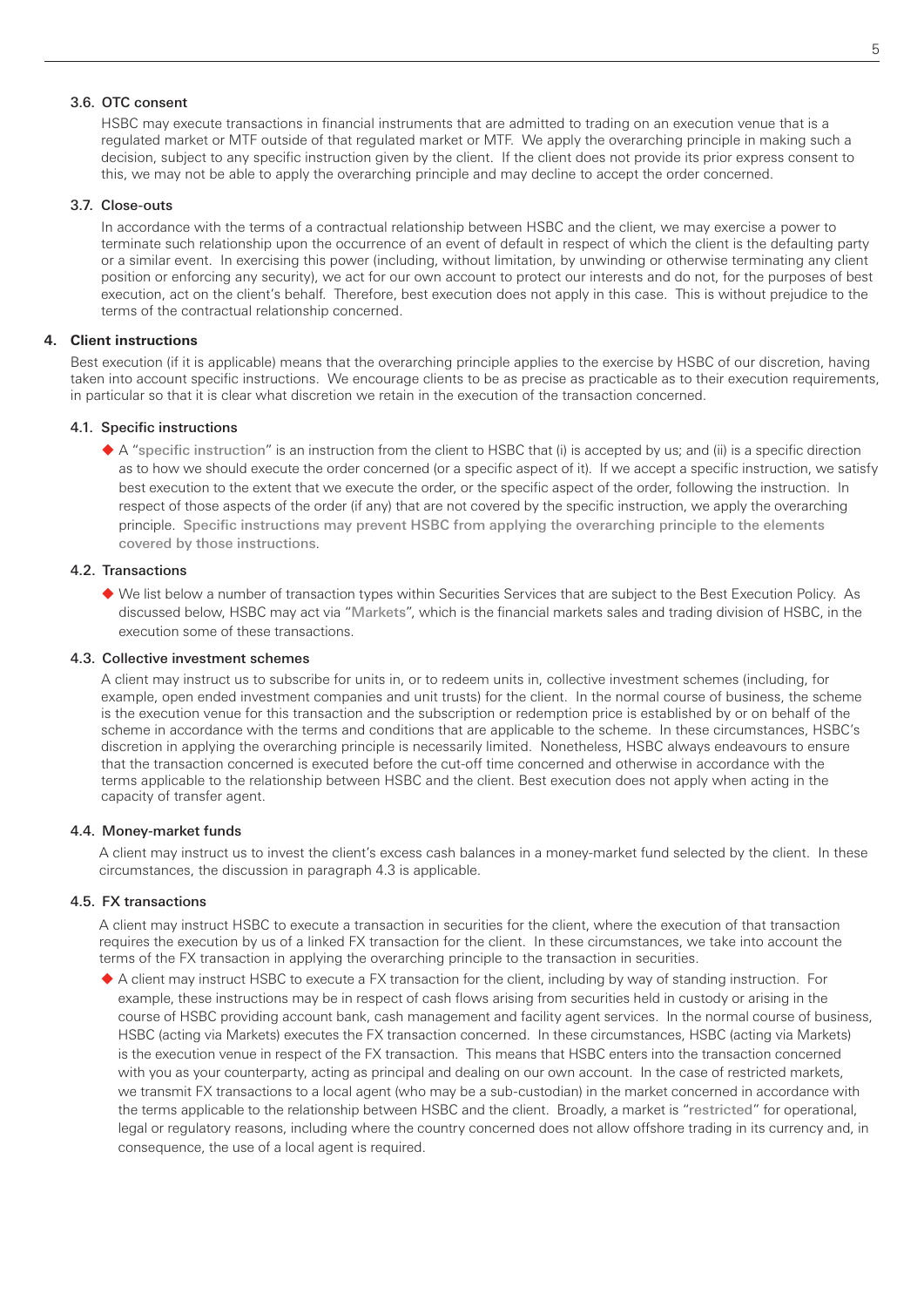# 4.6. Securities lending

A securities loan is a bilateral arrangement between a lender and a borrower of securities. A client may authorise us to execute, as agent for the client as lender, loans of the client's securities. In these circumstances, HSBC's discretion to act on the client's behalf is circumscribed by the parameters agreed with the client in advance. These parameters may relate to, for example, percentage of portfolio, asset type, collateral, margin, and borrower. HSBC executes the transaction concerned within these agreed parameters. In exercising our discretion, HSBC uses a fair distribution algorithm and takes into account prevailing market conditions in the securities lending market concerned, including whether or to what extent competing lending rate quotations are available. However, the market concerned may not be sufficiently transparent to allow a meaningful comparison of lending rates.

# **5. Conflicts and best execution**

HSBC has established procedures that are designed to identify and manage conflicts of interest. In relation to best execution in particular:

# 5.1. Payment for order flow

Payment for order flow ("PFOF") is the practice of a firm that executes client orders receiving commissions both from the client originating the order and from the counterparty with whom the trade is executed. HSBC does not enter into PFOF arrangements.

# 5.2. Transmission and intra-group reliance

HSBC may transmit an order to a third party for execution. This third party may be a "connected party" – that is, an entity that is a member of the HSBC Group. Alternatively, this third party may be an entity that is not a connected party. We are required to act in accordance with the best interests of our clients when transmitting client orders to third parties for execution. This means we apply the overarching principle in making a decision to transmit a client order, subject to any specific instruction given by the client. This does not mean that the standards of execution that apply to us necessarily apply to the third party. If we have a connected party in the place in which the financial instruments concerned are traded, then we may transmit the order to that connected party for execution. We consider that reliance on connected parties in these circumstances is in the interest of clients because (amongst other things) certainty of execution is increased and communication is enhanced.

# **6. Monitoring**

HSBC monitors the arrangements described in this Statement in order to identify any deficiencies and to assess whether we need to make any changes. This monitoring includes the monitoring of the performance of connected parties and other third parties to whom we transmit client orders. Our ability to monitor the quality of execution services provided by local agents in restricted markets may be limited.

# **7. Consent**

HSBC treats a client as having consented to the Best Execution Policy where, subsequent to the receipt by the client of this Statement, we execute for the client a transaction that is subject to the Best Execution Policy. Please note that the only duties that we owe to clients in respect of best execution are those set out in applicable law and any other duties are expressly excluded.

# **8. Amendments**

HSBC may amend the Best Execution Policy and may update this Statement from time to time. When we make a material change to the Best Execution Policy, we inform clients by publishing an updated version of this Statement. The prevailing version of this Statement is available on [www.hsbcnet.com/gbm/bestexecution](http://www.hsbcnet.com/gbm/bestexecution)